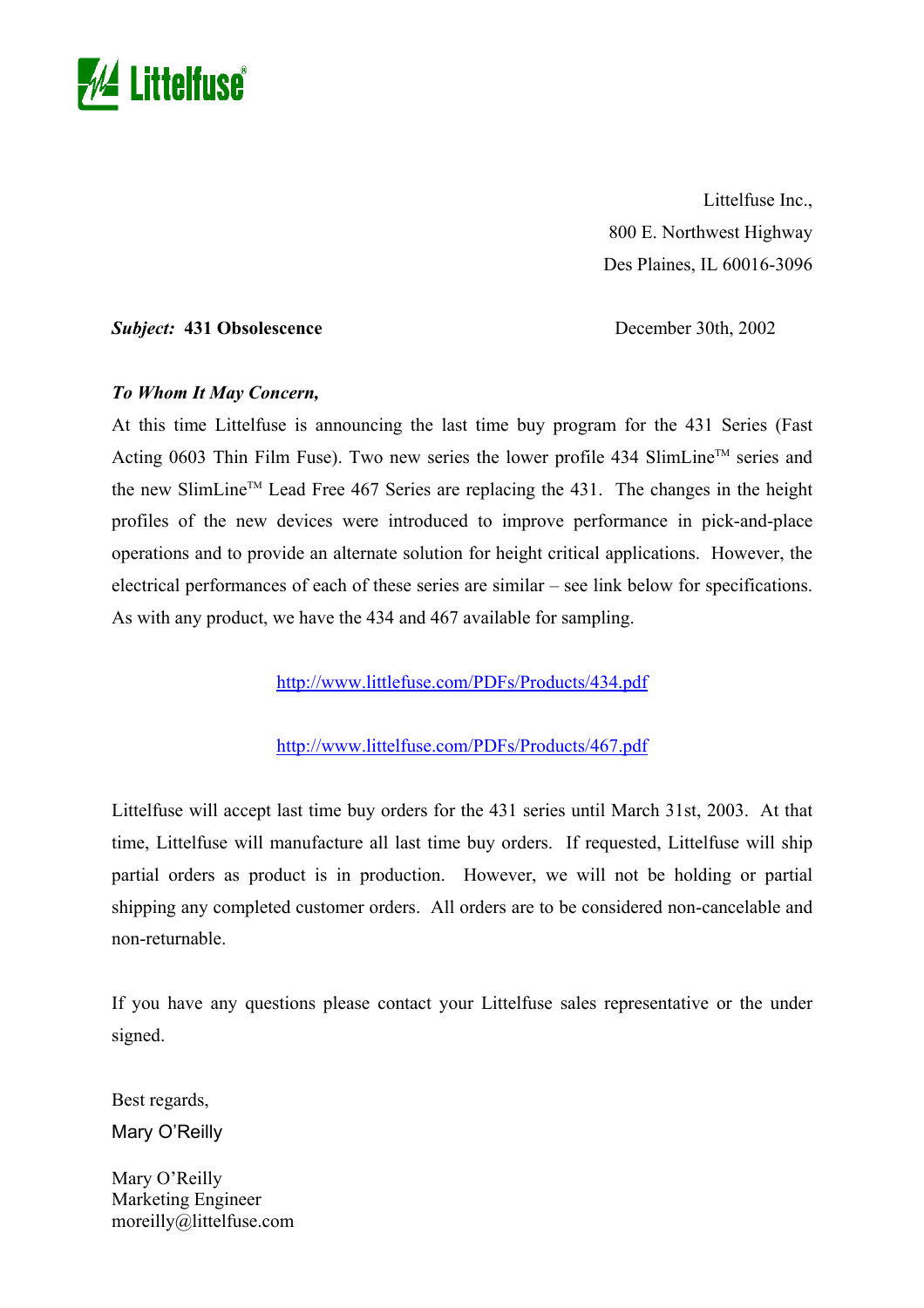

## **431 / 434 / 467 Comparison**

| <b>Series Name</b>           | <b>431 Series</b>            | <b>434 Series</b>                  | <b>467 Series</b>                   |
|------------------------------|------------------------------|------------------------------------|-------------------------------------|
|                              |                              |                                    |                                     |
| <b>Fuse Type</b>             | Thin film Very Fast Acting   | SlimLineTM Thin Film 0603 Very     | Lead Free SlimLineTM 0603 Thin Film |
|                              | 0603                         | <b>Fast Acting</b>                 | Very Fast Acting                    |
| <b>Available amp ratings</b> | $.25$ to 5                   | $.25$ to 5                         | $.25$ to 5                          |
| <b>Electrical</b>            |                              |                                    |                                     |
| <b>Characteristics</b>       |                              |                                    |                                     |
| <b>Opening time</b>          | 4 hours, minimum $(a)$ 100%  | 4 hours, minimum $(a)$ 100% rating | 4 hours, minimum $@$ 100% rating    |
|                              | rating                       |                                    |                                     |
|                              | 0.2 seconds maximum $\omega$ | 0.2 seconds maximum $\omega$ 300%  | 0.2 seconds maximum $@300\%$        |
|                              | 300%                         |                                    |                                     |
| <b>Interrupting Ratings</b>  |                              |                                    |                                     |
| $.25 - 1A$                   | 50A @ 32 VAC/VDC             | 50A @ 32 VAC/VDC                   | 50A @ 32 VAC/VDC                    |
| $1-5A$                       | 35A @ 32 VAC/VDC             | 35A @ 32 VAC/VDC                   | 35A @ 32 VAC/VDC                    |
| <b>Agency Approval</b>       | <b>UL E10480</b>             | <b>UL E10480</b>                   | <b>UL E10480</b>                    |
|                              | <b>CSA LR 29862</b>          | <b>CSA LR 29862</b>                | <b>CSA LR 29862</b>                 |